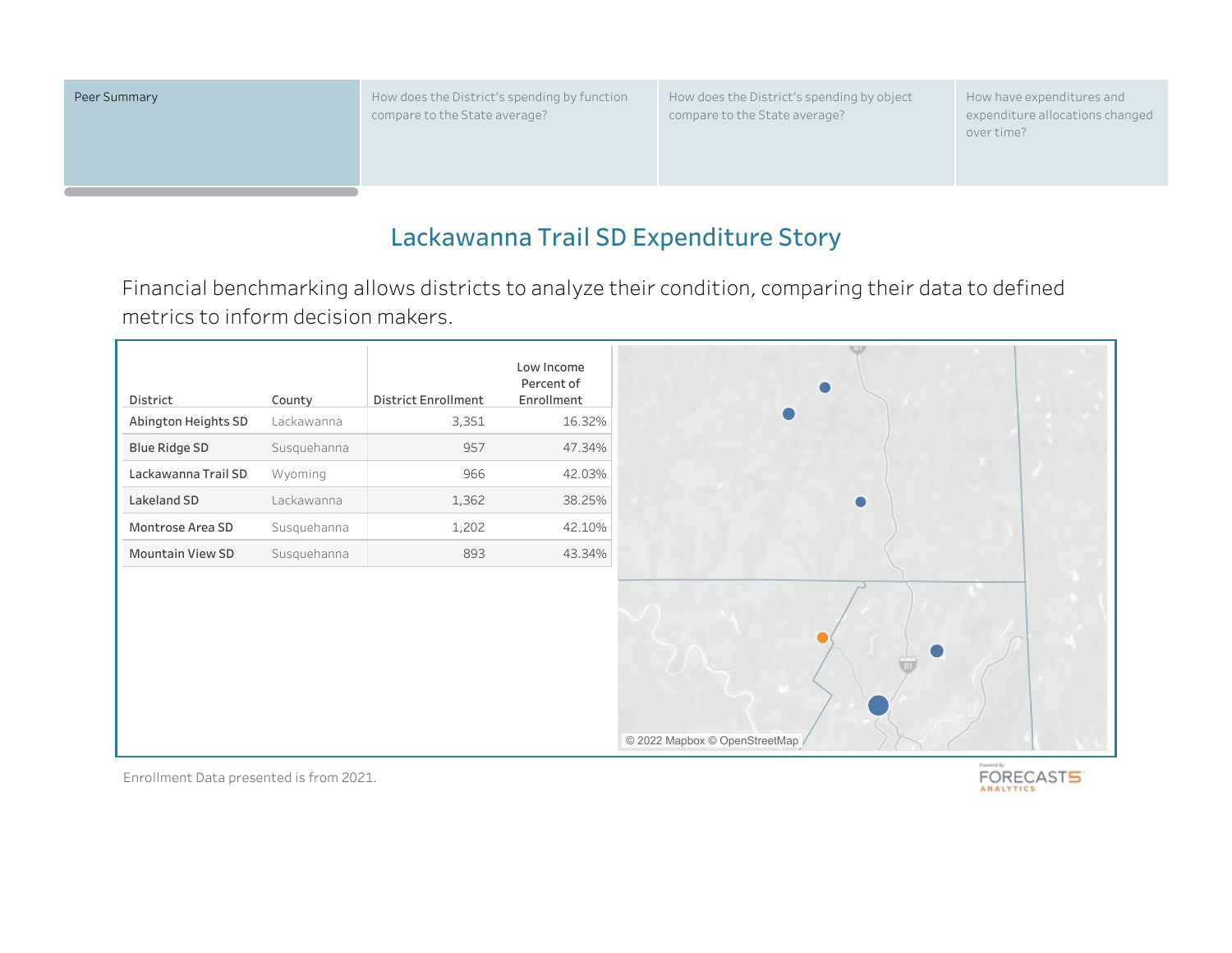

Peer Summary **How does the District's spending by function** compare to the State average?

How does the District's spending by object compare to the State average?

How have expenditures and expenditure allocations changed over time?

### **Lackawanna Trail SD Expenditure Story**

The chart below shows **General Funds** by function for our district compared to the whole state.

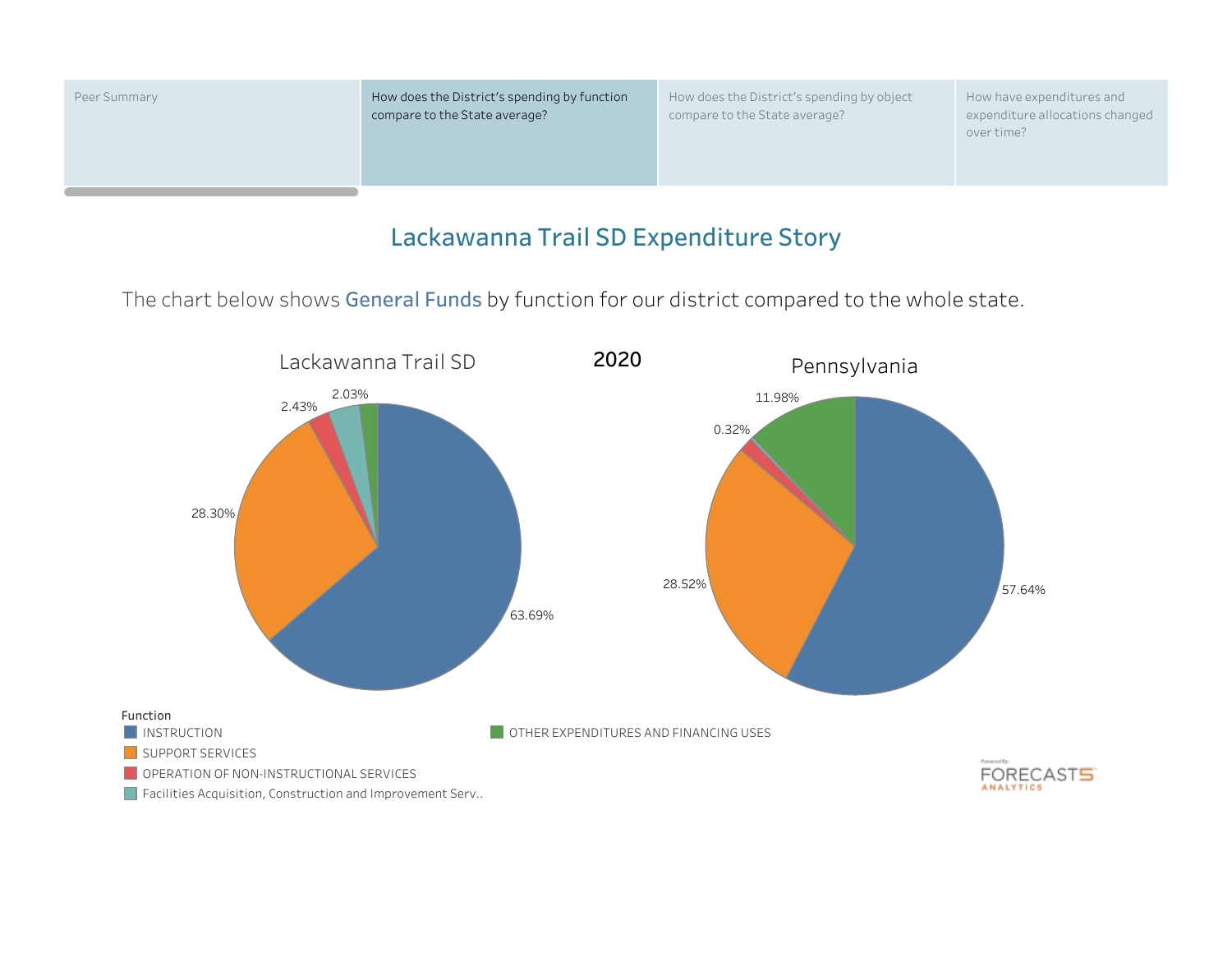| Peer Summary | How does the District's spending by function<br>compare to the State average? | How does the District's spending by object<br>compare to the State average? | How have expenditures and expenditure<br>allocations changed over time? | How does the<br>District's<br>spending on<br>Instruction<br>compare? |
|--------------|-------------------------------------------------------------------------------|-----------------------------------------------------------------------------|-------------------------------------------------------------------------|----------------------------------------------------------------------|
|              |                                                                               |                                                                             |                                                                         |                                                                      |

The chart below shows **General Funds** by object for our district compared to the whole state.

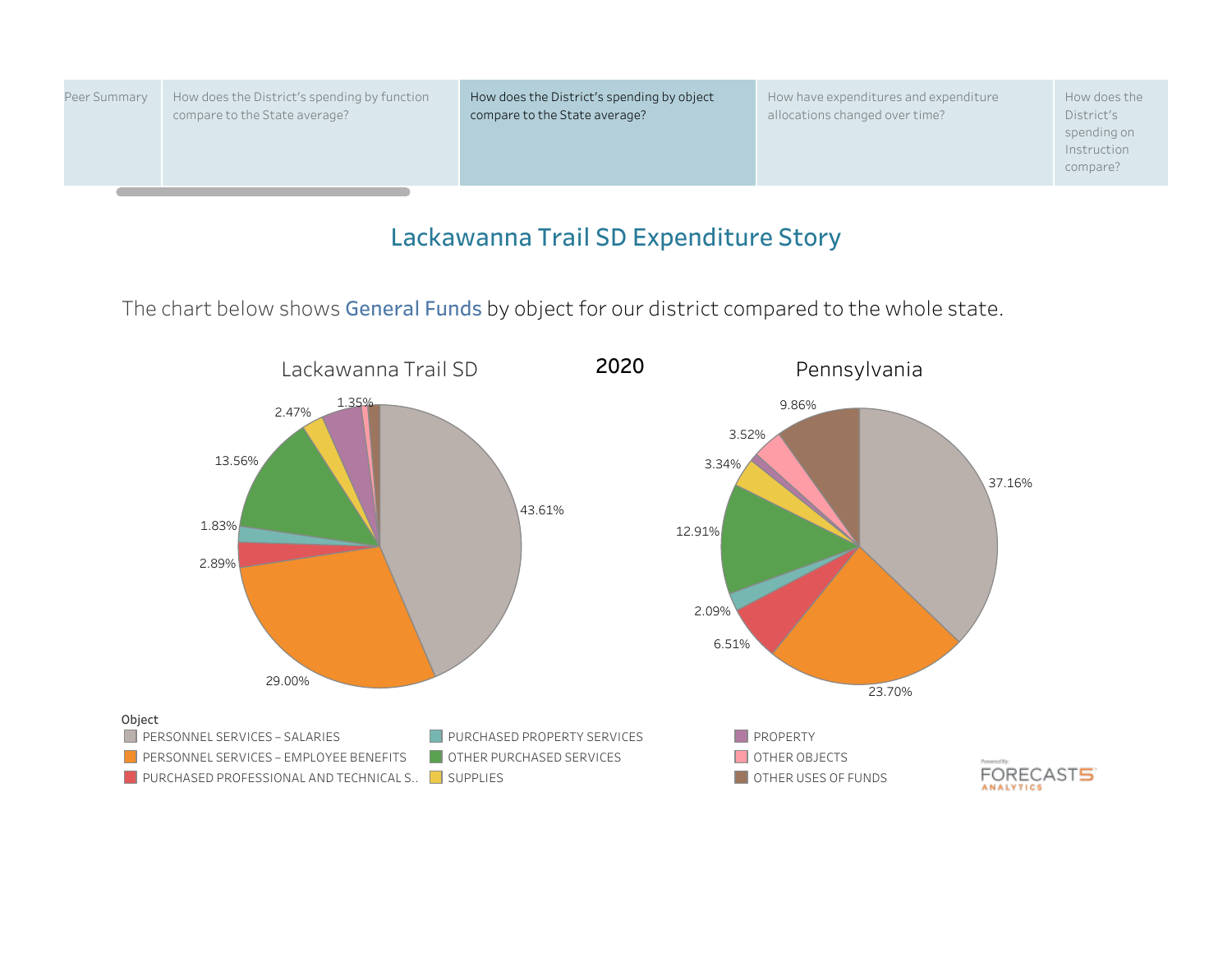| How does the                            | How does the District's spending by object | How have expenditures and expenditure | How does the District's spending on Instruction | How does the                              |
|-----------------------------------------|--------------------------------------------|---------------------------------------|-------------------------------------------------|-------------------------------------------|
| District's                              | compare to the State average?              | allocations changed over time?        | compare?                                        | District's                                |
| spending by<br>function<br>compare to t |                                            |                                       |                                                 | spending on<br>Administration<br>compare? |

The chart below shows **General Fund** trends by object for our district.



FORECAST5 **ANALYTICS**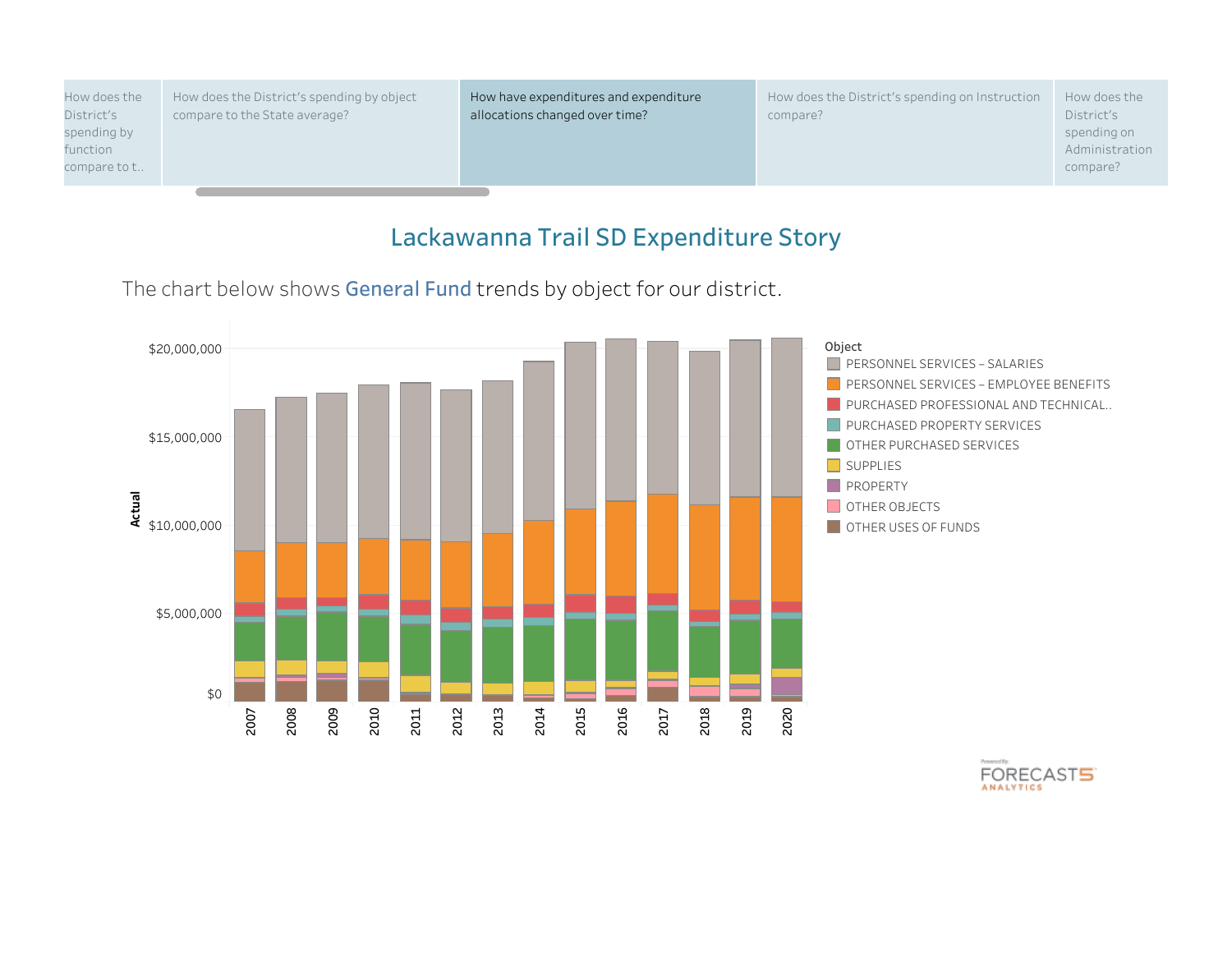| How does the                          | How have expenditures and expenditure | How does the District's spending on Instruction | How does the District's spending on | How does the                               |
|---------------------------------------|---------------------------------------|-------------------------------------------------|-------------------------------------|--------------------------------------------|
| District's                            | allocations changed over time?        | compare?                                        | Administration compare?             | District's                                 |
| spending by<br>object<br>compare to t |                                       |                                                 |                                     | spending on<br>Personnel costs<br>compare? |





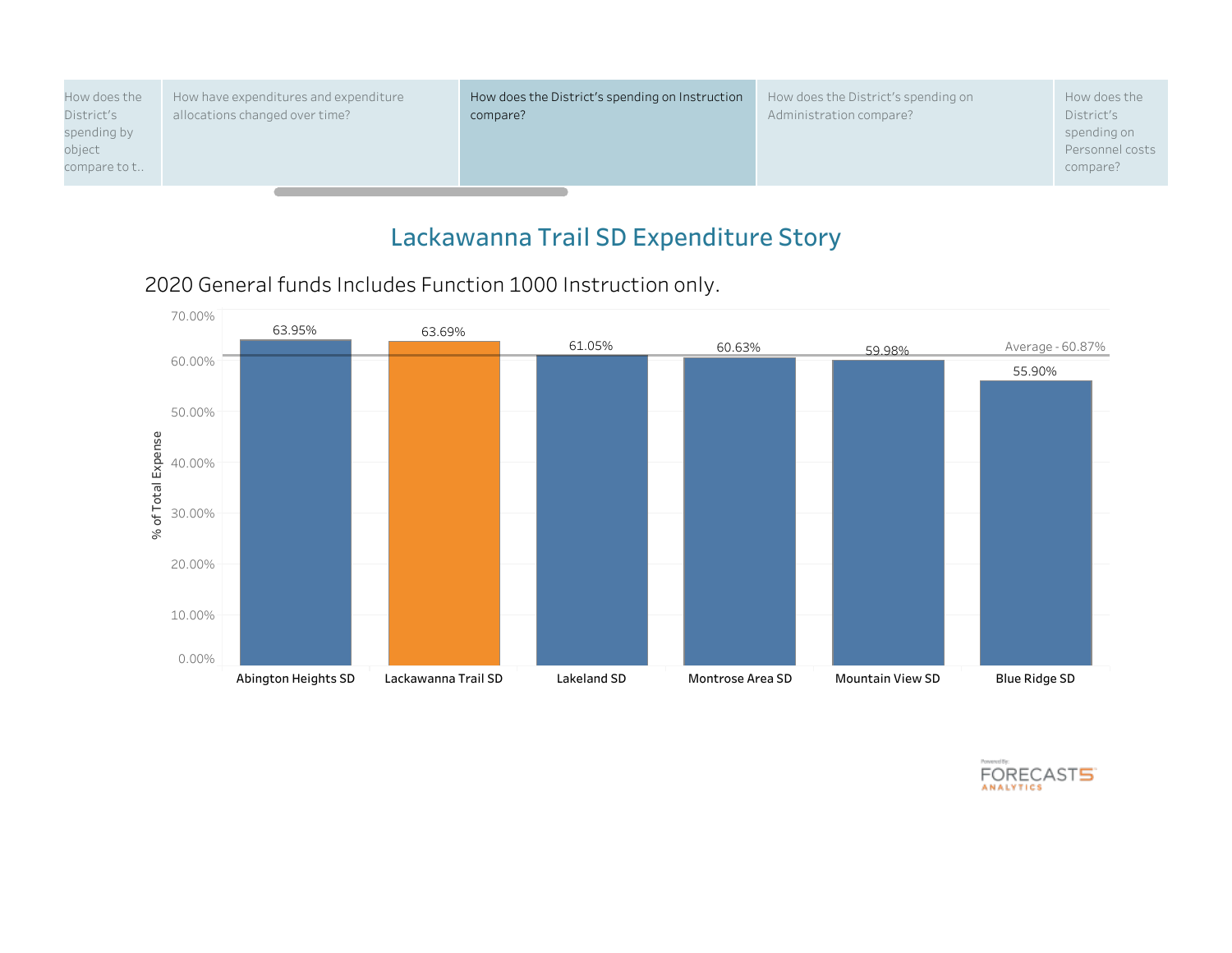| opportunities do |
|------------------|
| we have for      |
| reducing         |
| expenditures? H  |
|                  |
|                  |

2020 General funds Includes Function: (2300) Administration only



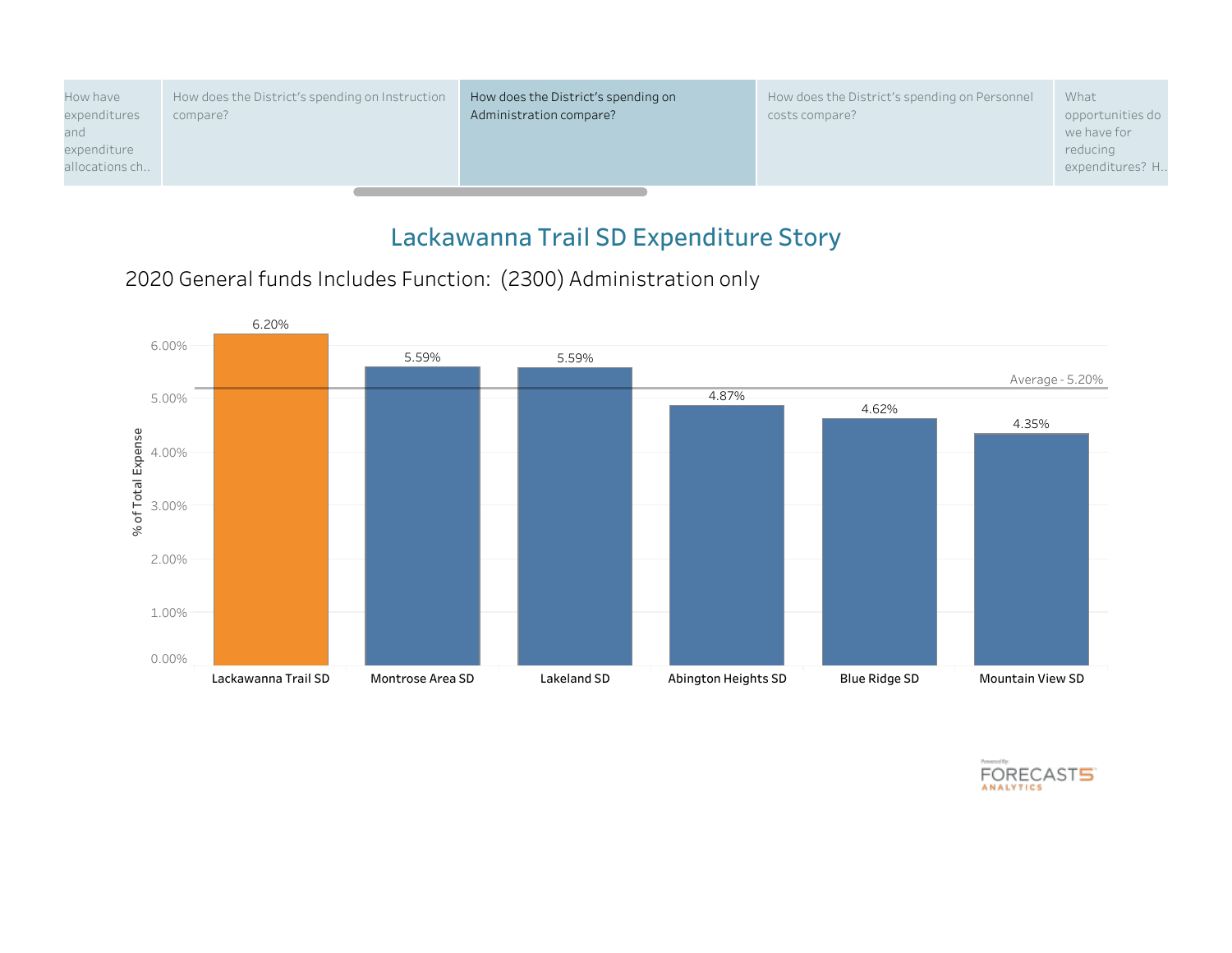| How does the | How does the District's spending on | How does the District's spending on Personnel | What opportunities do we have for reducing | How do our        |
|--------------|-------------------------------------|-----------------------------------------------|--------------------------------------------|-------------------|
| District's   | Administration compare?             | costs compare?                                | expenditures? Have our teaching staff FTEs | teacher staffing  |
| spending on  |                                     |                                               | kept in line with our enrollment?          | ratios compare to |
| Instruction  |                                     |                                               |                                            | peers?            |
| compare?     |                                     |                                               |                                            |                   |
|              |                                     |                                               |                                            |                   |





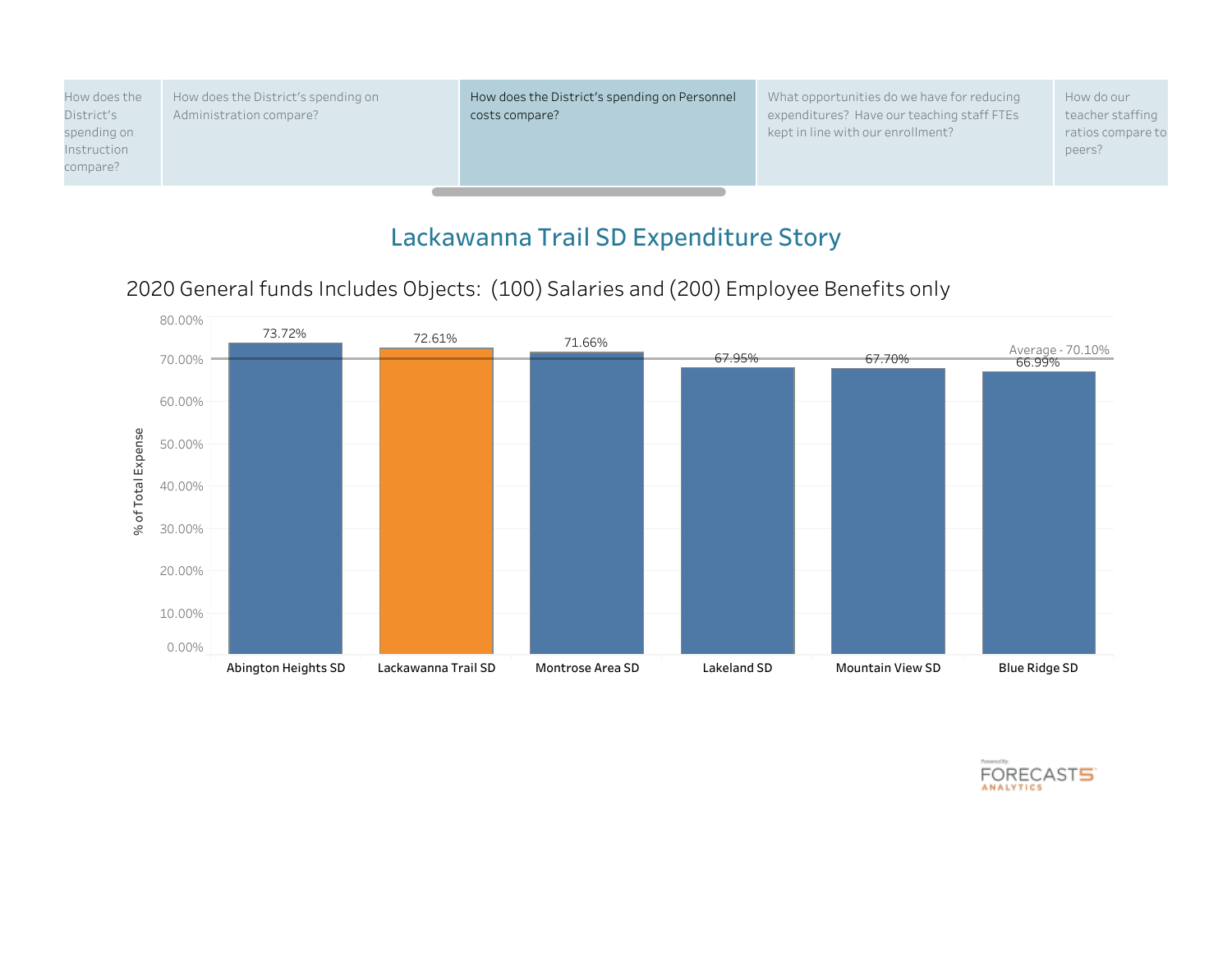| How does the                  | How does the District's spending on Personnel | What opportunities do we have for reducing | How do our teacher staffing ratios compare to | How does the                   |
|-------------------------------|-----------------------------------------------|--------------------------------------------|-----------------------------------------------|--------------------------------|
| District's                    | costs compare?                                | expenditures? Have our teaching staff FTEs | peers?                                        | District's                     |
| spending on<br>Administratio. |                                               | kept in line with our enrollment?          |                                               | spending per<br>pupil compare? |

The graph below show the cumulative percent changes in Teaching FTE and Enrollment from 2014 to 2021.



**8** % Difference in Enrollment 6 % Difference in FTE

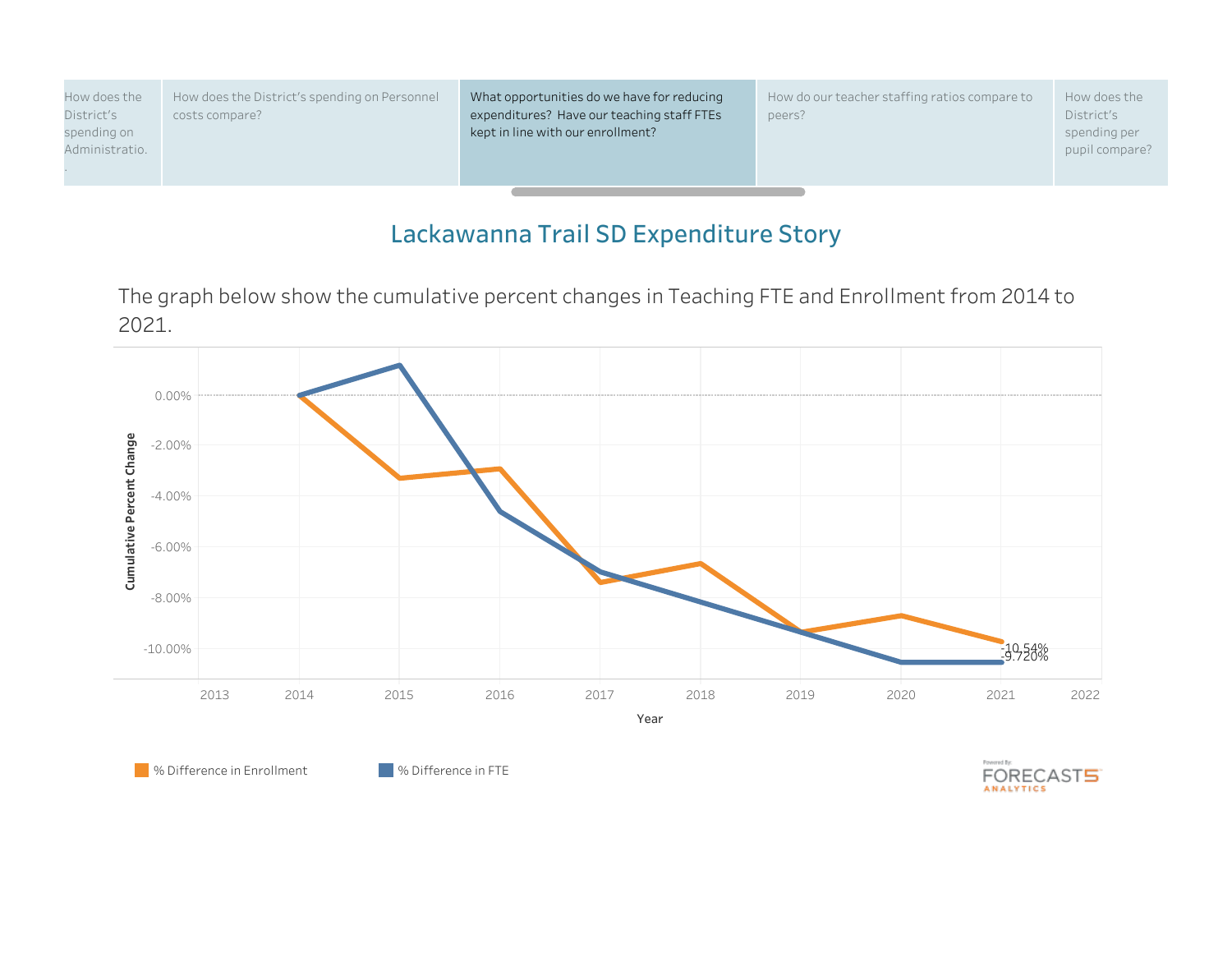| How does the | What opportunities do we have for reducing | How do our teacher staffing ratios compare to | How does the District's spending per pupil | Which expense    |
|--------------|--------------------------------------------|-----------------------------------------------|--------------------------------------------|------------------|
| District's   | expenditures? Have our teaching staff FTEs | peers?                                        | compare?                                   | items have grown |
| spending on  | kept in line with our enrollment?          |                                               |                                            | the most?        |
| Personnel    |                                            |                                               |                                            |                  |
| costs compar |                                            |                                               |                                            |                  |
|              |                                            |                                               |                                            |                  |



**2021 - Student per Teacher FTE Comparison**

FORECASTS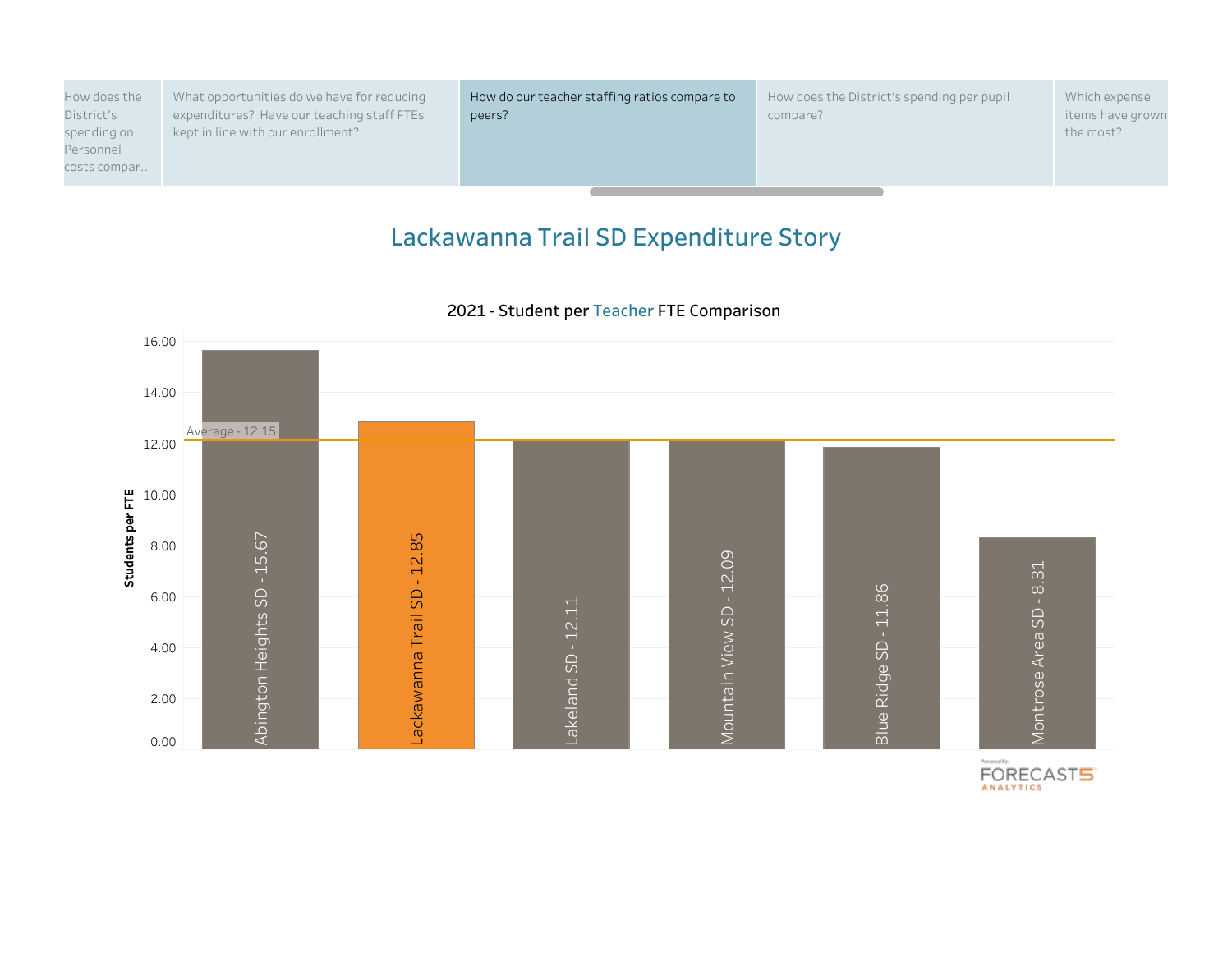| What           | How do our teacher staffing ratios compare to | How does the District's spending per pupil | Which expense items have grown the most? | Which areas do  |
|----------------|-----------------------------------------------|--------------------------------------------|------------------------------------------|-----------------|
| opportunities  | peers?                                        | compare?                                   |                                          | we spend more   |
| do we have for |                                               |                                            |                                          | than our peers? |
| reducing       |                                               |                                            |                                          |                 |
| expenditures   |                                               |                                            |                                          |                 |
|                |                                               |                                            |                                          |                 |

**General Expenditures per Student is a reflection of available resources and student needs.** The chart below shows the district's general expenditures per student for 2020 compared to its peers.



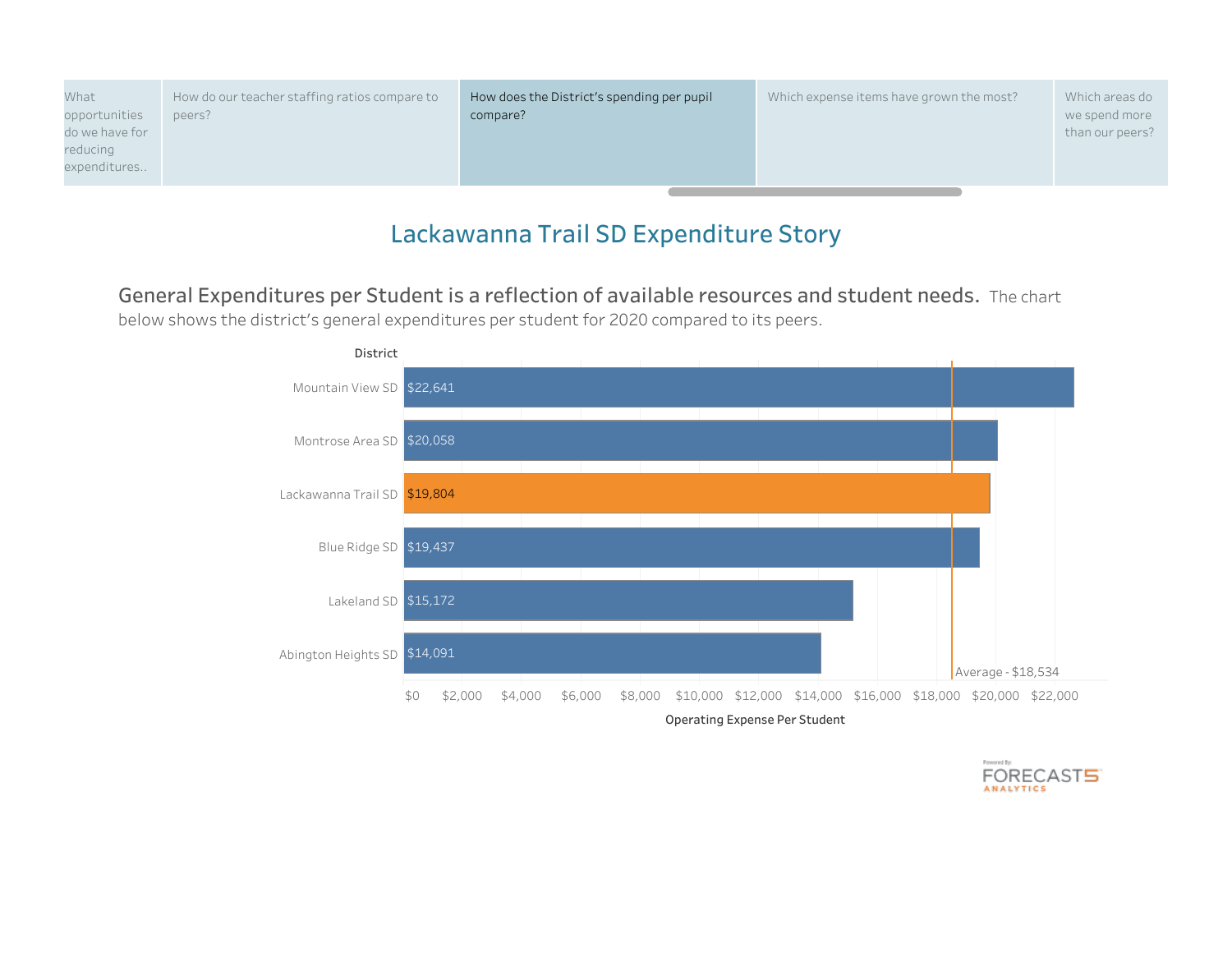| How do our      | How does the District's spending per pupil | Which expense items have grown the most? | Which areas do we spend more than our peers? | Data Notes |
|-----------------|--------------------------------------------|------------------------------------------|----------------------------------------------|------------|
| teacher         | compare?                                   |                                          |                                              |            |
| staffing ratios |                                            |                                          |                                              |            |
| compare to      |                                            |                                          |                                              |            |
| peers?          |                                            |                                          |                                              |            |
|                 |                                            |                                          |                                              |            |

**Total General Fund spending for Lackawanna Trail SD increased 0.99% from 2017 to 2020.** The ten functions with the largest percent increases are listed below. The right-hand column shows the dollar amount of the increase over that same time period. Line items without an amount for both 2017 and 2020 are not included.

| <b>Super Detail Function</b>                            |          |                |           |               |           |                   |           |
|---------------------------------------------------------|----------|----------------|-----------|---------------|-----------|-------------------|-----------|
| <b>Existing Site Improvement Services</b>               |          |                |           | 23388.07%     |           |                   | \$628,957 |
| VEHICLE OPERATION AND MAINTENANCE SERVICES (OT. 393.83% |          |                |           |               | \$41,540  |                   |           |
| LEGAL AND ACCOUNTING SERVICES                           | 397.71%  |                |           |               | \$48,766  |                   |           |
| Gifted Support   114.45%                                |          |                |           |               | \$63,886  |                   |           |
| SPECIAL PROGRAMS - OTHER SUPPORT                        | 32.74%   |                |           |               | \$31,183  |                   |           |
| SCHOOL LIBRARY SERVICES                                 | 26.90%   |                |           |               | \$50,587  |                   |           |
| SENSORY SUPPORT                                         | 26.68%   |                |           |               | \$69,767  |                   |           |
| OFFICE OF THE PRINCIPAL SERVICES                        | 22.63%   |                |           |               | \$150,233 |                   |           |
| Vocational Education                                    | 20.43%   |                |           |               | \$166,431 |                   |           |
| <b>Student Activities</b>                               | 20.10%   |                |           |               | \$83,734  |                   |           |
|                                                         | $0.00\%$ | 10000.00%      | 20000.00% | 30000.00% \$0 | \$200,000 | \$400,000         | \$600,000 |
|                                                         |          | Percent Change |           |               |           | Dollar Difference |           |

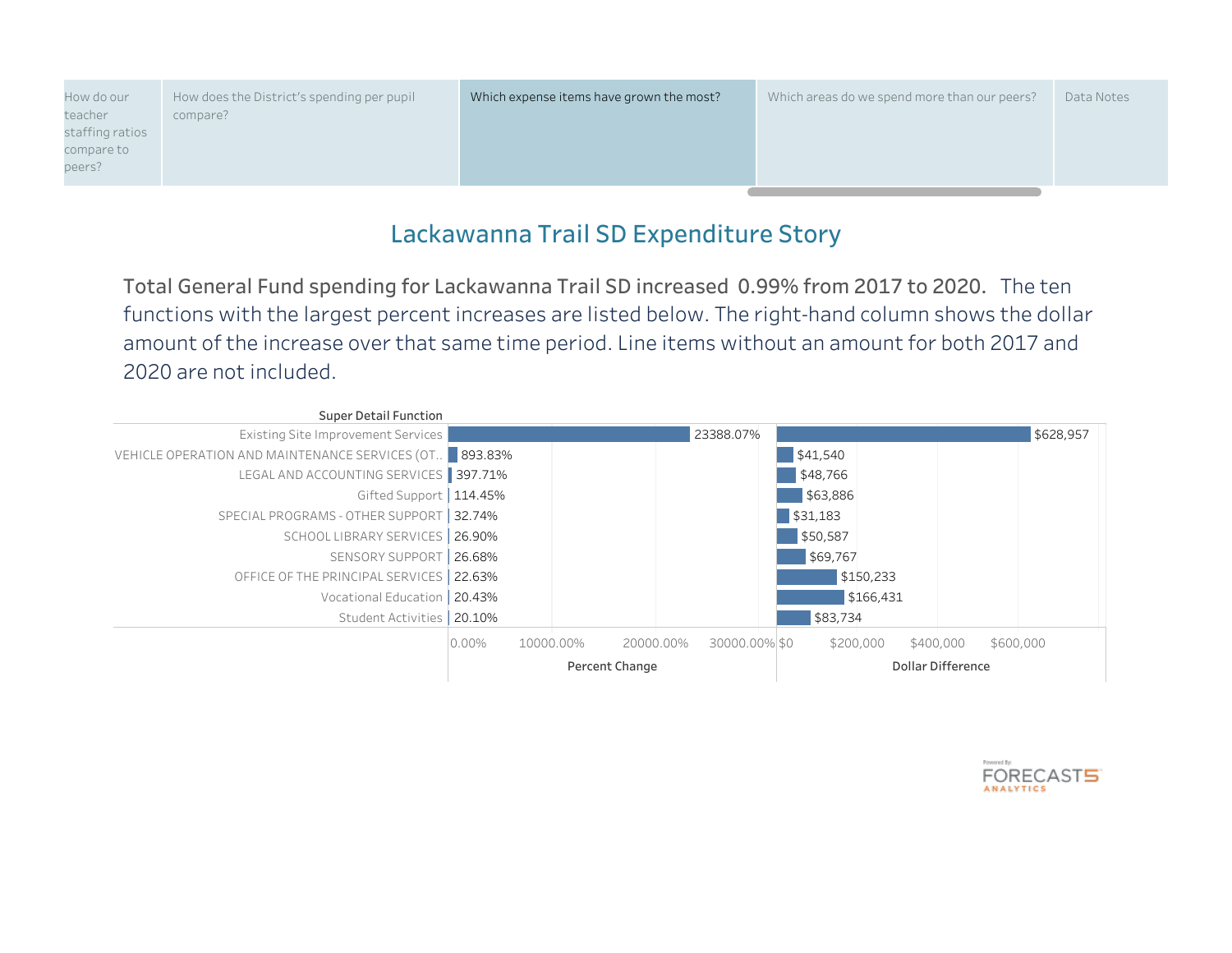| spending per<br>pupil compare?<br>deeper | How does the<br>District's | Which expense items have grown the most? | Which areas do we spend more than our peers? | Data Notes | 5Sight visual<br>links that will<br>allow you to delve |
|------------------------------------------|----------------------------|------------------------------------------|----------------------------------------------|------------|--------------------------------------------------------|
|------------------------------------------|----------------------------|------------------------------------------|----------------------------------------------|------------|--------------------------------------------------------|

The graph below shows the top 8 Objects where **your district** is spending more per pupil than your **peers** in 2020.



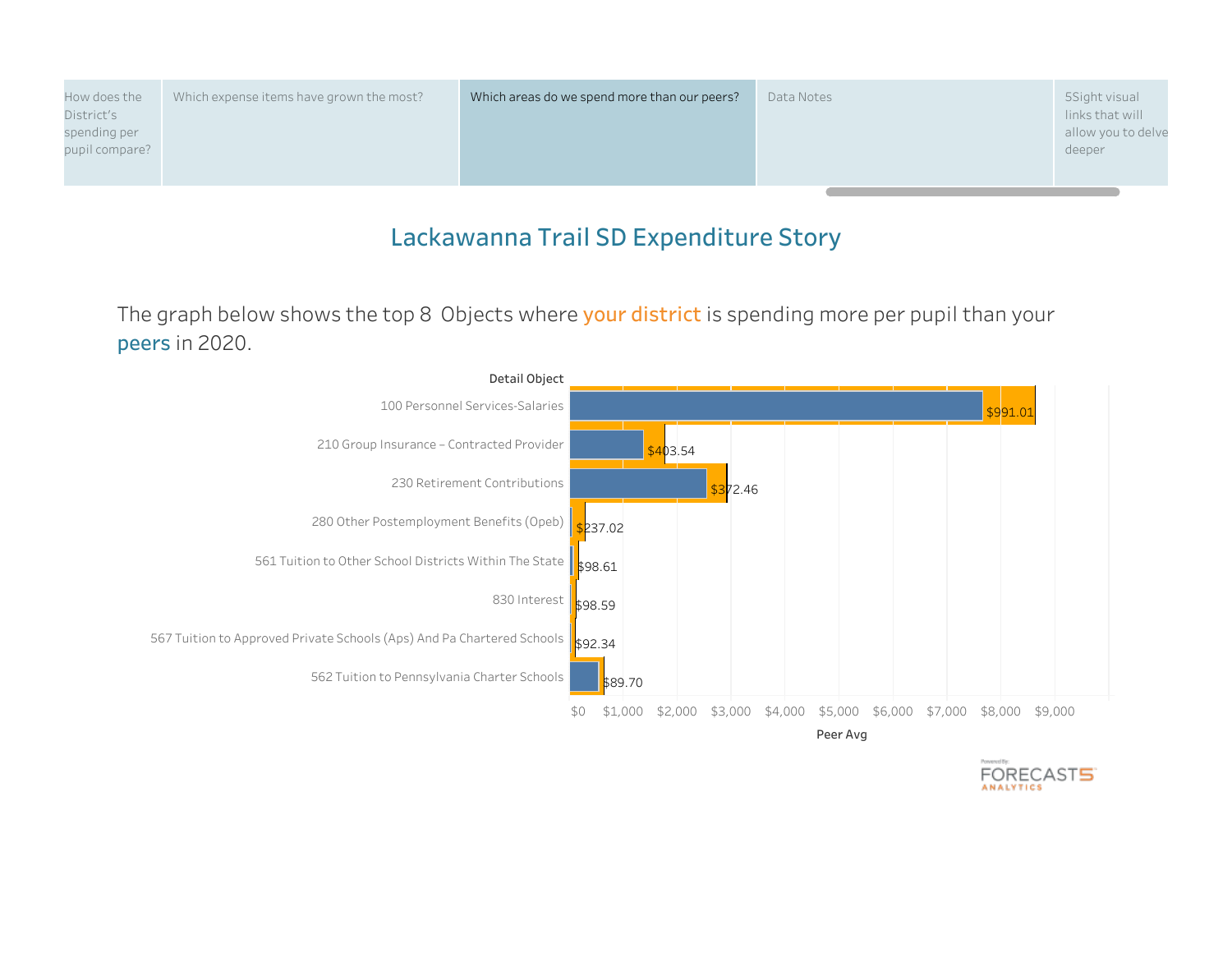| Which expense items have grown<br>the most? | Which areas do we spend more than our peers? | Data Notes | 5Sight visual links that will allow you to delve<br>deeper |
|---------------------------------------------|----------------------------------------------|------------|------------------------------------------------------------|
|                                             |                                              |            |                                                            |

# **Data Notes**

**Salary and FTE** data is acquired from Pennsylvania Department of Education (PDE) Professional Personnel Individual Staff Data records:

https://www.education.pa.gov/DataAndReporting/ProfSupPers/Pages/ProfPersIndStaff.aspx

**Enrollment** data utilized in staffing ratio calculations consists of fall student counts from PDE: https://www.education.pa.gov/DataAndReporting/Enrollment/Pages/PublicSchEnrReports.aspx

**Financial** data is obtained from the PDE Annual Financial Report (AFR) database.

**Operating Expenditures** are defined by PDE as expenditures from the General Fund in these Functions: Instruction, Support Services and Operation of Non-Instructional Services.

5Sight Home page: https://5share.com/5sight/home.html